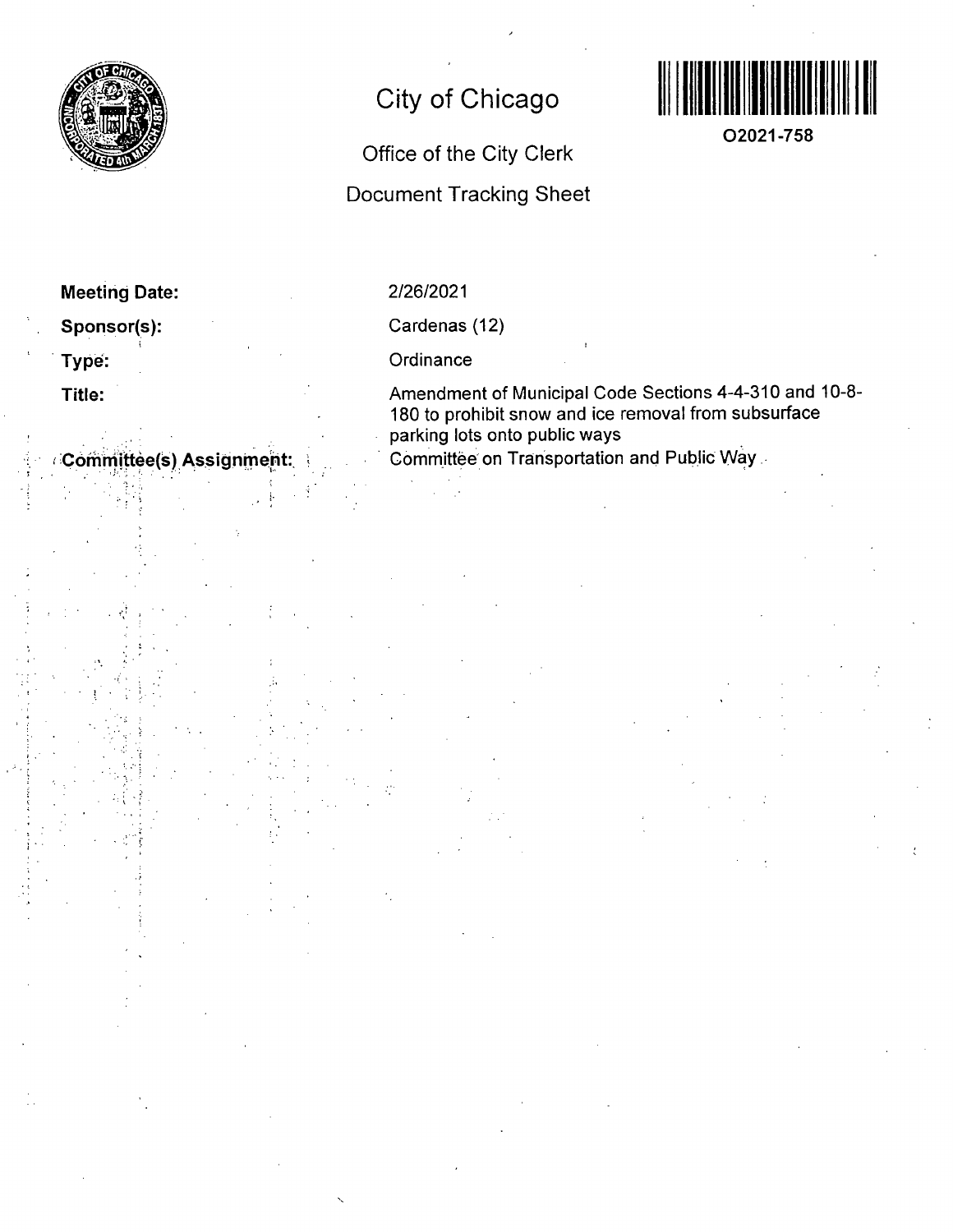City Council 2.24.21 Committee on Transportation & Public Way

#### **ORDINANC E**

#### **BE IT ORDAINED BY THE CITY COUNCIL OF THE CITY OF CHICAGO:**

SECTION 1. Section 4-4-130 of the Municipal Code of Chicago is hereby amended by deleting the language struck through, and by inserting the language underscored, as follows:

#### **4-4-310 Public ways - Maintenance - Littering prohibited - Snow and ice removal.**

#### (Omitted text is unaffected by this ordinance)

(c) (1) It shall be the duty of each licensee licensed under Titie 4 to remove snow and ice, as provided in this section, from the sidewalk abutting the licensed premises and any sidewalk ramps intersecting such sidewalks, creating a clear path of at least five feet in width.

 $(2)$  Snow which falls or accumulates between the hours of seven a.m., and seven p.m. shall be removed as soon as practicable, but no later than ten p.m. ofthe same day. Snow which falls or accumulates overnight between the hours of seven p.m. and seven a.m. shall be removed as soon as practicable, but no later than ten a.m. of the same day.

(3) If snow on the sidewalk is frozen so hard that it cannot be removed without damage to the pavement, the licensee shall, within the time specified for removing the snow, strew, or cause to be strewn, the sidewalk with sand, abrasive material or other products made for the purpose of mitigating slipping hazards and preventing the accumulation of ice, and shall, as soon thereafter as the weather shall permit, thoroughly clean the sidewalk.

(4) Any licensee, whether individually or in cooperation with other persons or community groups, who removes snow or ice from the public sidewalk or street shall not, as a result of his acts or omissions in such removal, be liable for civil damages. Provided, however, that this subsection (c)(4) shall not apply to any person who violates Section 8-4-120 of this Code, or to acts or omissions amounting to willful-witfut or wanton misconduct in removing such snow or ice.

(5) No licensee with a surface parking lot mav shovel, plow, or otherwise place anv snow or ice removed from such surface parking lot onto the public wav. Licensees with a surface parking lot shall store anv snow or ice upon the licensee's property in a manner and in a location that does not impede or restrict the public way in any fashion. If a licensee with a surface parking lot is unable to store snow and ice in accordance with this subsection (c)(5). such licensee shall contract for private snow and ice removal.

#### {Omitted text is unaffected by this ordinance)

SECTION 2. Section 10-8-180 of the Municipal Code of Chicago is hereby amended by inserting the language underscored, as follows:

#### **10-8-180 Snow and ice removal.**